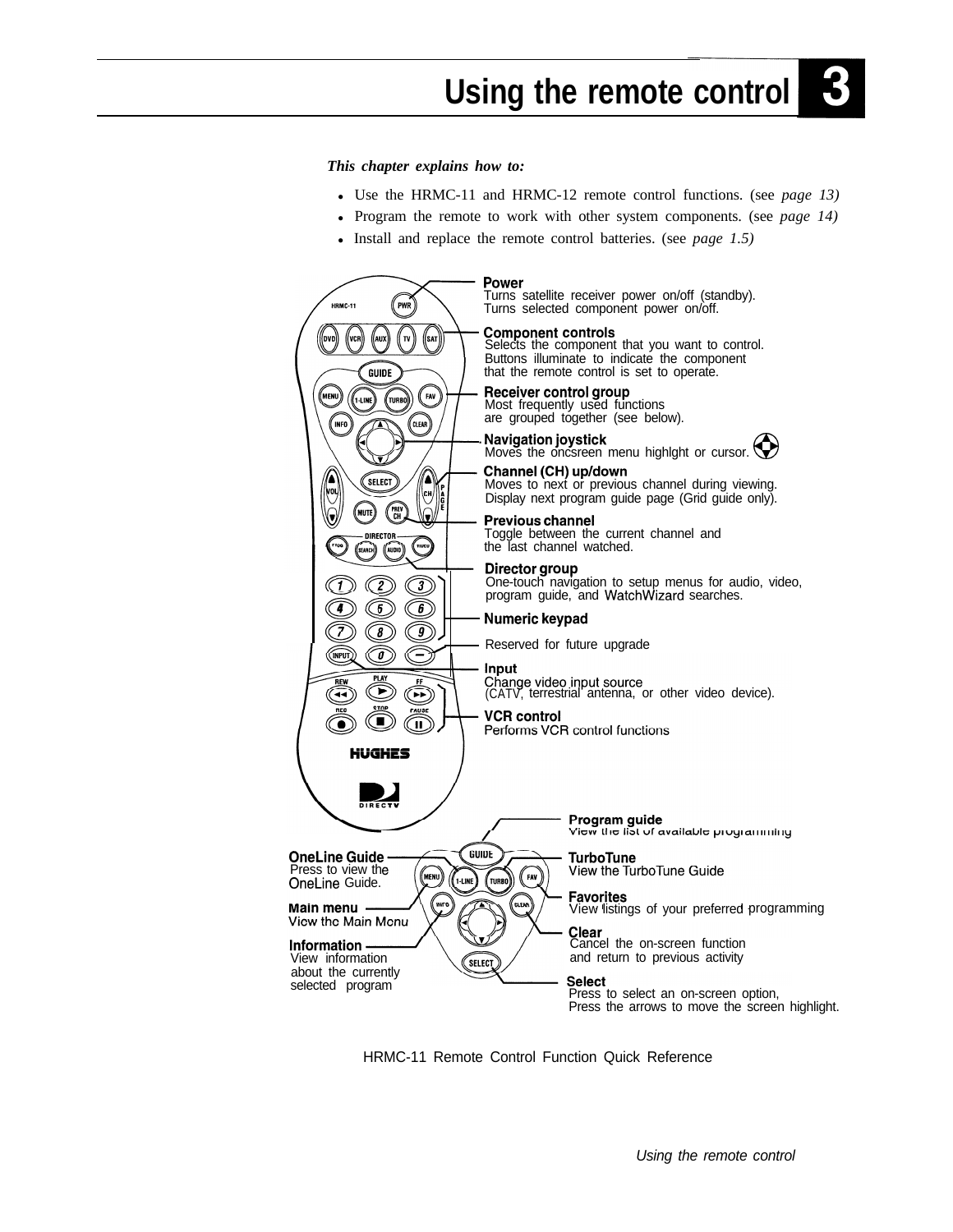

HRMC-12 Remote Control Function Quick Reference

The DIRECTV<sup>®</sup> Receiver front panel buttons provide the basic controls needed to access major DIRECTV System features. However, using the remote control simplifies accessing the basic system functions, enhances your system's capabilities, and provides convenient shortcuts to extended features. Additionally, most remote control buttons can also control other home entertainment system components.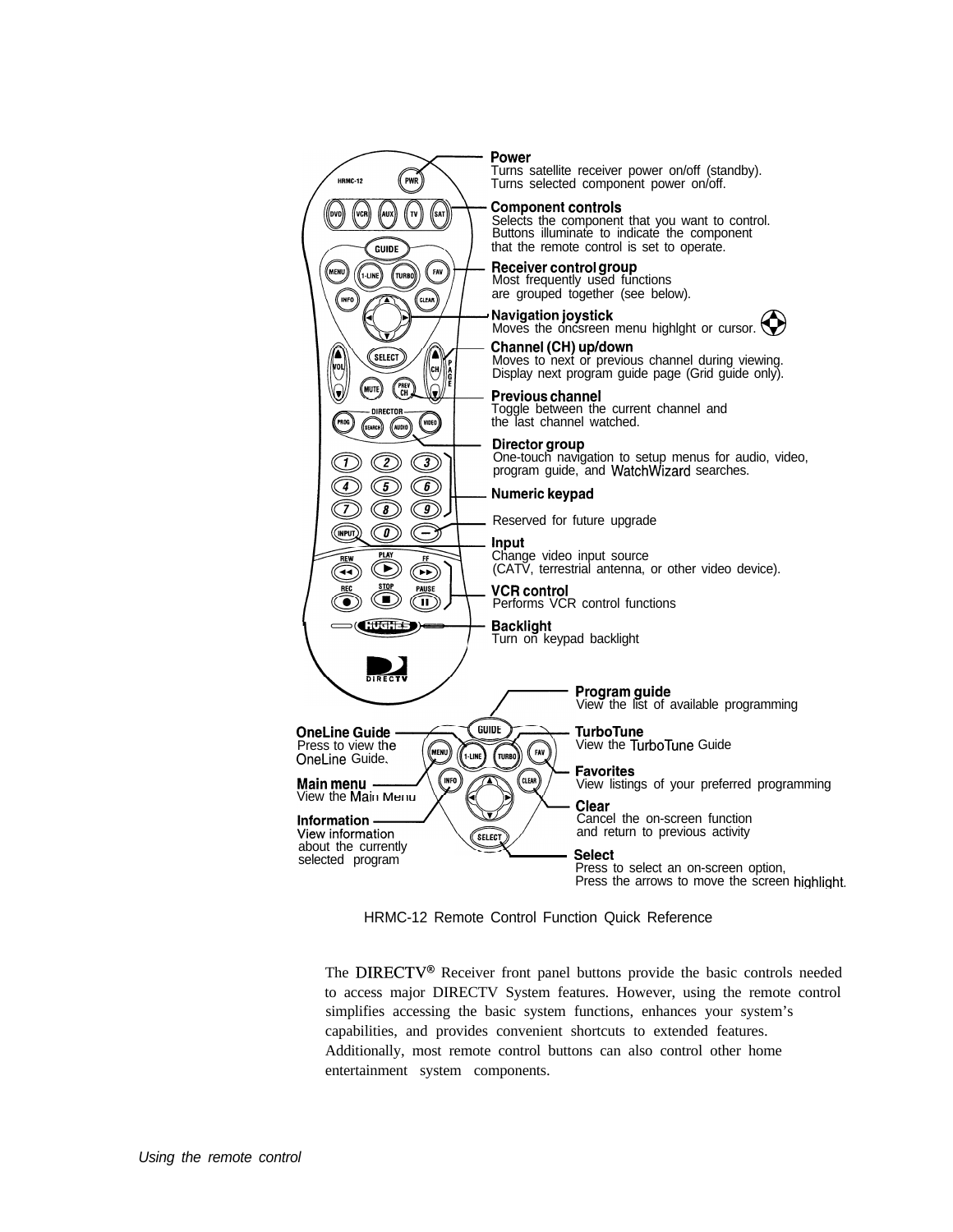# **Remote control functions**

Use the directional paddle to move up, down, left, or right through the on-screen displays. This  $\bigcirc$  icon appears throughout this manual to instruct you to use the paddle to navigate through on-screen menus and guides.

Pressing the paddle left or right while watching a program displays the *Alternate Audio* selection popup menu.



**A @ 40 b 7**

Press the SELECT button to activate or choose a highlighted menu option.



(INFO) INFO

Press the GUIDE button to display the current program guide. Press it a second time (while a program title is highlighted) to display the **Category Filter** menu.

Press the INFO button to display a brief description about the program you are viewing. For more details, press it again to display the *Information Banner:* The INFO button provides scheduling information (and pay per view purchase information) about the program highlighted in the program guide. See Chapter 4 - *Using program guides,* on page 17 for more information.

Use the CHANNEL (CH) button to move up or down to the next available channel or scroll through a page of program guide selections

Press the CLEAR button to exit from any on-screen guide, remove banners, or cancel an action.

Press the 1 -LINE button to display the OneLine<sup>TM</sup> guide. When the OneLine is onscreen, pressing the <sup>1</sup> -LINE button again adds another line to the guide (up to four lines). When the OneLine guide appears, press the  $\bigotimes$  paddle up or down to step to the next higher- or lower-numbered channel.



(sat

(LUNE

Press the TURBO button to display the TurboTune™ menu guide.

The INPUT button allows you to select programming from additional program sources such as a DVD player, VCRs, or a terrestrial TV antenna signal. Repeatedly press INPUT to cycle through each available input source in your system.

Press the SAT component select button to control the DIRECTV<sup>®</sup> Receiver.

The other component select buttons indicate the devices they control. You can program the AUX button to control another digital device such as an audio CD player.



The DIRECTOR buttons provide convenient shortcuts to the Program Director, WatchWizard<sup>TM</sup>, audio, and video adjustment menus.

*Using the remote control*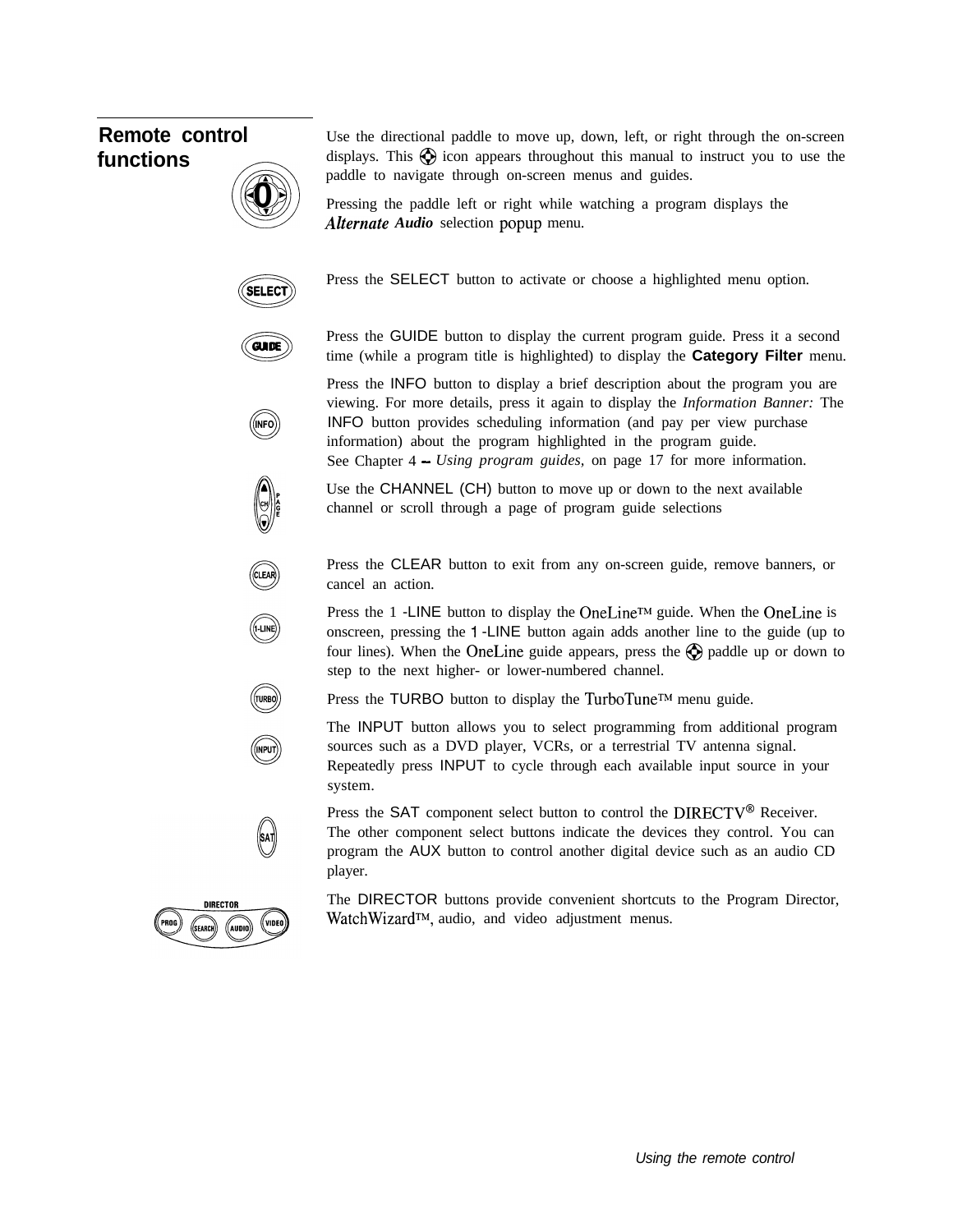### **Programming the remote control** You can operate your TV, VCR, DVD, SAT, or AUX devices using your HRMC-11 or HRMC-12 remote control. Use the Code *Entry* or *Code Scanning* method to program the remote control. Using the Code entry method may be quicker, but you'll need to know the correct manufacturer's control codes for each component you want to operate. Code scanning may be more time-consuming, but you don't need to know manufacturer's control codes. 1. Keep your remote control aimed at the device you want to control during this process. The remote control will send out the "power" command for the device being programmed.

- 2. Press and hold the device key (for example, TV)
- 3. Press press the MUTE key for two seconds.
- 4. Release both keys.

The device key should light and remain lit. If it doesn't remain lit, repeat steps 1 through 4 above.

- 5. Choose one of the programming methods described below:
- **Code Entry** Use the **REMOTE** pane under the **System Setup** menu tab to program your HRMC-11 or HRMC-12 remote control to operate your TV, VCR, DVD and AUX device. The AUX menu button can be used to control a CATV box or other type of device. Use the menu buttons to choose the desired type of device and display a brand name menu list from which you can select the manufacturer of your device.



Device codes appear in the menu pane for the brand selected. Step-by-step onscreen help guides you through the procedure. Appendix B *- Manufacturers device control* codes, on page 43 also provides a complete list of device codes.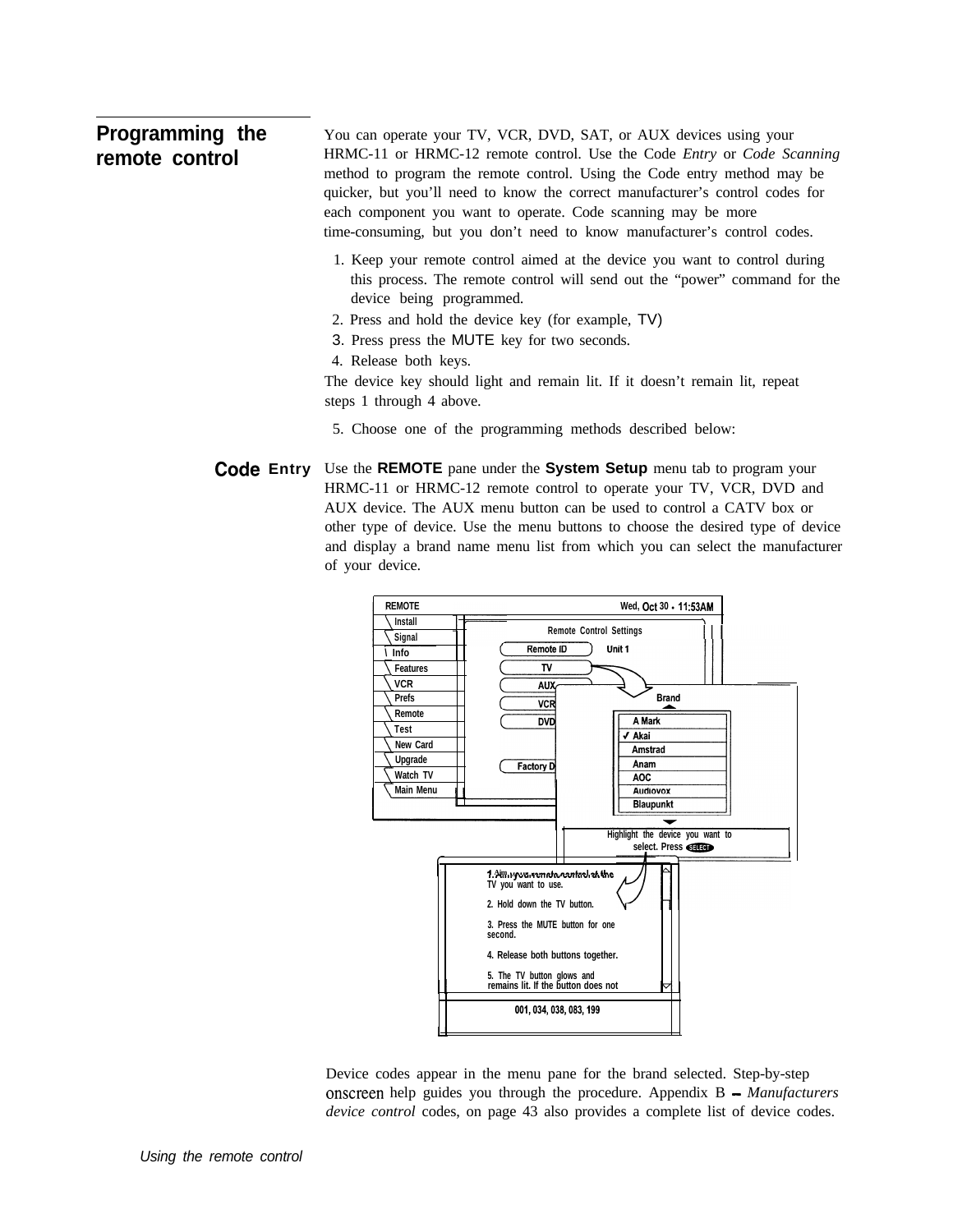### **Code Scanning** To use the Code Scanning method:

1. Repeatedly tap the top part of the CHANNEL (CH) button.



- 2. Continue to step through the codes until the component turns off, indicating you have found the correct component code. If you accidentally pass a code that responds or realize you may not have been aiming the remote control at the component, tap the lower part of the CHANNEL (CH) button to step backward through the codes.
- 3. Press the remote control POWER button to verify the proper code by turning the device on and off.
- 4. Press the device button (in this example, TV) again to lock in the code.

**Changing the Remote ID** If you are using multiple satellite receivers in the same room, you may want to change the remote control ID to avoid interference or "cross talk." The remote control ID can be a number from "00 1" to "008".

> If you change remote IDs, set your remote control to that ID number first. Use this procedure to set the remote control to use a different remote ID:

- 1. From the **MAIN MENU,** highlight the **System Setup** menu tab. Press SELECT.
- 2. Highlight **Remote** menu tab to access Remote Control Settings.
- 3. Highlight the *Remote ID* menu button.
- 4. Press and hold the remote control SAT button.
- 5. Press and release the MUTE button.
- 6. Release the SAT button. It should remain lit. If it does not, repeat steps 4-6.
- 7. Enter desired number (001 to 008).
- 8. Press the SAT button to lock in the code.
- 9. Point the remote control at the receiver. Press SELECT.

The number to the right of the highlighted *Remote ID* menu button will change to the new code. Check that the ID has been successfully set by testing the remote control to see that it controls that satellite receiver.

**Installing remote** control To install or replace the remote control batteries:

- **batteries** 1. Locate the battery compartment on the back of the remote control.
	- 2. Remove the battery compartment cover.
	- 3. Insert two "AAA" size batteries as shown, observing the correct polarity.
	- 4. Replace the battery compartment cover.



*Using the remote control*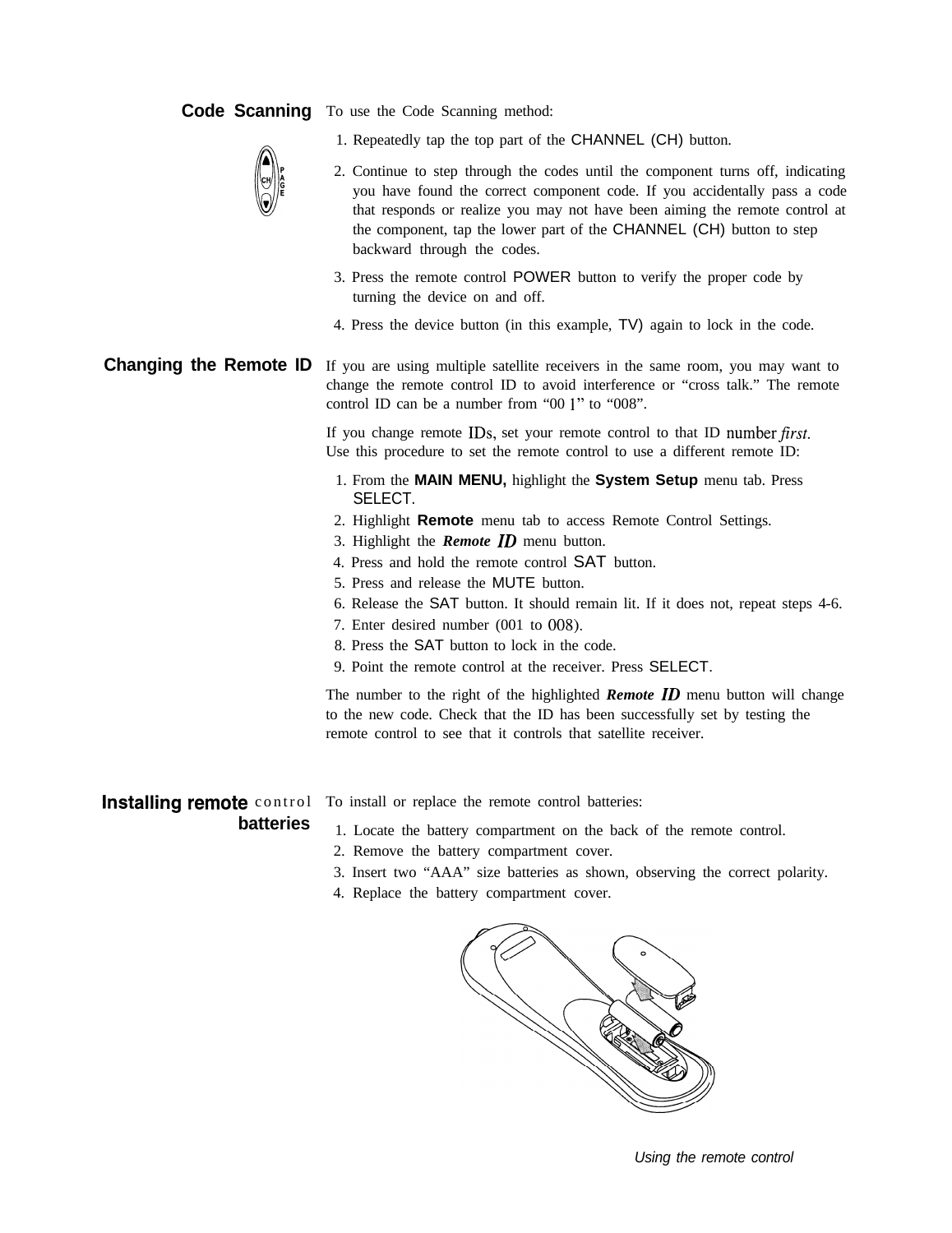## $\mathbf B$ **Manufacturers device control code**

Use these codes to program your control operate your system components.

| <b>BRAND</b>              | <b>CODE NUMBER</b>                                                                    | <b>BRAND</b>       | <b>CODE NUMBER</b>                                 | <b>BRAND</b>             | <b>CODE NUMBER</b>                                     |
|---------------------------|---------------------------------------------------------------------------------------|--------------------|----------------------------------------------------|--------------------------|--------------------------------------------------------|
| Adni ral                  | 025053                                                                                | Fuji               | 031                                                | <b>MGA</b>               | 045 046 059                                            |
| Adventura                 | 034                                                                                   | Funai              | 034                                                | <b>MGN</b><br>Technology | 040                                                    |
| Aiko                      | 117                                                                                   | Garrard            | 034                                                | Minolta                  | 001 156                                                |
| Aiwa                      | 034 101                                                                               | GE                 | 031 040 053 063 072 107 109 126 144 147<br>151 156 | Mitsubishi               | 001 045 046 053 059 061 162                            |
| Akaij                     | 016043046124125146                                                                    | <b>GO Video</b>    | 040 132 136                                        | Motorola                 | 031 053                                                |
| American<br><b>Action</b> | 117                                                                                   | Goldstar/LG        | 001 101 012 114 123                                | <b>MTC</b>               | 034 040                                                |
| American<br><b>Hi</b> gh  | 031                                                                                   | Harley<br>Davidson | 034                                                | Multitech                | 024 034                                                |
| Ampro                     | 072                                                                                   | Harman<br>Kardon   | 012 045                                            | <b>NEC</b>               | 012 023 039 043 048                                    |
| Anam                      | 031                                                                                   | Harwood            | 024                                                | Nikko                    | 101                                                    |
| Asha                      | 040                                                                                   | Hitachi            | 001 026 034 063 137 150 156                        | Noblex                   | 040                                                    |
| Audio<br>Dynamics         | 012 023 039 043                                                                       | Hughes             | 001                                                | Nordmende                | 043                                                    |
| Audi ovox                 | 101                                                                                   | HQ                 | 034                                                | Olympus                  | 031                                                    |
| <b>Beaumark</b>           | 040                                                                                   | Instantreplay      | 031                                                | Optimus                  | 053 101                                                |
| <b>Broksonic</b>          | 025035037 044129152                                                                   | <b>JCL</b>         | 031                                                | Optonica                 | 053 054                                                |
| Calix                     | 101                                                                                   | <b>JCPenney</b>    | 001 012 031 040 066 101 156                        | Orion                    | 025                                                    |
| Canon                     | 028031                                                                                | Jensen             | 043                                                | Panasonic                | 031 066 070 133 160 161                                |
| Capehart                  | 108                                                                                   | <b>JVC</b>         | 048 050 043 130 060 012 031 150 055 158            | Pentax                   | 001 031 063 156                                        |
| <b>CCE</b>                | 024117                                                                                | <b>KEC</b>         | 101117                                             | Philco                   | 025 031 034 067                                        |
| Cineral                   | 117                                                                                   | Kenwood            | 014023034047048                                    | Philips                  | 031 034 054 067 071 101                                |
| Citizen                   | 101117                                                                                | <b>KLH</b>         | 024                                                | Pilot                    | 101                                                    |
| Colt                      | 024                                                                                   | Kodak              | 031 101                                            | Pioneer                  | 001 021 048                                            |
| Craig                     | 003024101040135                                                                       | Ll oyd             | 034                                                | Portland                 | 108                                                    |
| <b>Curtis Mathes</b>      | 031 041156                                                                            | Logik              | 024                                                | Profitronic              | 040                                                    |
| Cybernex                  | 040                                                                                   | LXI                | 034003009017 101                                   | Protec                   | 024                                                    |
| Daewoo                    | 0050070100651081101121161177<br>119                                                   | Magin              | 040                                                | Quartz                   | 002 014                                                |
| Daytron                   | 108                                                                                   | Magnasoni c        | 117                                                | Quasar                   | 031 066 070 133 160 161                                |
| DBX                       | 012023039043                                                                          | Magnavox           | 067031 034041 064068154160                         | Radio Shack              | 034 123                                                |
| Di mensi a                | 156                                                                                   | Marantz            | 012023031 067069                                   | Radix                    | 101                                                    |
| Dynatech                  | 1034053                                                                               | Marta              | 101                                                | Randex                   | 101                                                    |
| <b>Electrohome</b>        | 059 101                                                                               | Matsui             | 027030                                             | <b>RCA</b>               | 001 031 034 040 041 053 107 109 140 144<br>147 151 156 |
| Electrophonic             | 101                                                                                   | Matsushi ta        | 031                                                | Realistic                | 003 008 010 014 031 034 040 053 054 101                |
| Emerson                   | 006 017 025 027 029 031 034 035 036<br>037 044 046 101 117 129 131 138 152<br>153 157 | <b>MEI</b>         | 031                                                | Rico                     | 058 078                                                |
| Fisher                    | 003 008009010                                                                         | <b>Memorex</b>     | 003010014025031034040053072101<br>102134139        | Salora                   | 014                                                    |

Table 3: VCR brands and remote control codes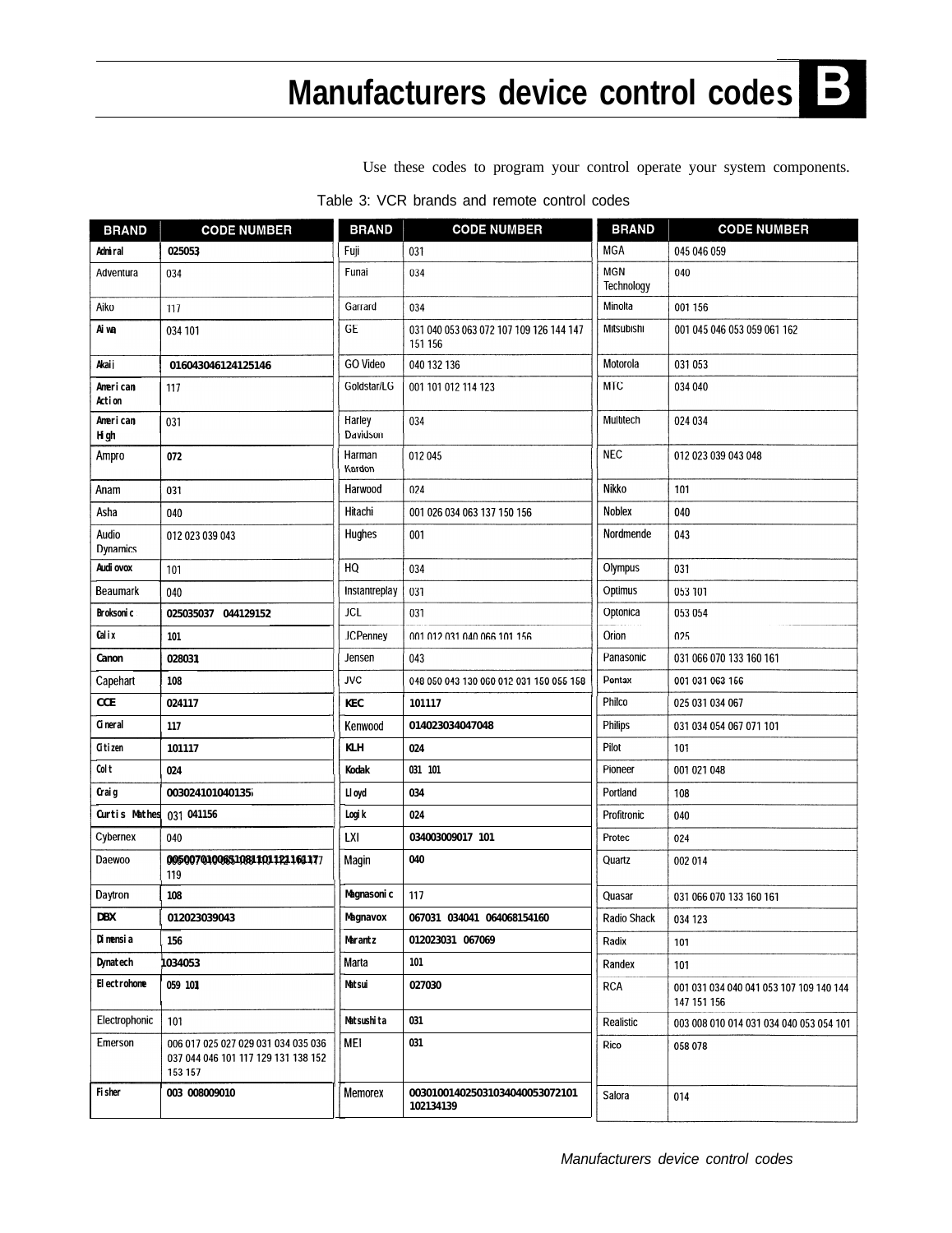| Table 3: VCR brands and remote control codes |  |  |  |  |  |
|----------------------------------------------|--|--|--|--|--|
|----------------------------------------------|--|--|--|--|--|

| <b>BRAND</b> | <b>CODE NUMBER</b>                                     | <b>BRAND</b>    | <b>CODE NUMBER</b>              | <b>BRAND</b>       | <b>CODE NUMBER</b>                 |
|--------------|--------------------------------------------------------|-----------------|---------------------------------|--------------------|------------------------------------|
| Samsung      | 032 040 102 104 107 109 112 113 115<br>120 122 125 159 | Soundesign      | 034                             | Totevision         | 040 101                            |
| Sanky        | 053                                                    | <b>STS</b>      | 001                             | <b>Unitech</b>     | 040                                |
| Sansui       | 022 025 034 043 048 135                                | Sylvania        | 034059067<br>031                | Vector<br>Research | 012                                |
| Sanyo        | 003 010 007 014 040 102 134                            | Symphonic       | 034                             | Video              | 012 034 046                        |
| Scott        | 017 037 044 112 129 131 159                            | Tandy           | 010 034                         | Vi deosoni c       | 040                                |
| Sears        | 001 003 008 009 010 014 017 031 034<br>081 101         | Tatung          | 023 039 043                     | Wards              | 001<br>003017024031034040053054131 |
| Sharp        | 031 054 053 143                                        | Teac            | 023 034 039 043                 | Westinghouse       | 024025                             |
| Shintom      | 024                                                    | <b>Technics</b> | 031 070                         | XR-1000            | 024031 034                         |
| Shogun       | 040                                                    | <b>Teknica</b>  | 031 019 034 101                 | Yamaha             | 1012034039043                      |
| Signature    | 034                                                    | Thomas          | 034                             | <b>Zenith</b>      | 025034048056058072080101           |
| Singer       | 024                                                    | <b>TMK</b>      | 040                             |                    |                                    |
| Sony         | 003 031032 034052056057 058155                         | Toshiba         | 001 008 042 047 059 082 112 131 |                    |                                    |

Table 4: Television brands and remote control codes

| <b>BRAND</b>           | <b>CODE NUMBER</b>                        | <b>BRAND</b>       | <b>CODE NUMBER</b>                                                         | <b>BRAND</b>               | <b>CODE NUMBER</b>                     |
|------------------------|-------------------------------------------|--------------------|----------------------------------------------------------------------------|----------------------------|----------------------------------------|
| Admiral                | 072 081 096 160 161                       | Classic            | 043                                                                        | Goldstar/LG                | 004 106 110 112 119 127 143 193        |
| Aiko                   | 103                                       | Concerto           | 004                                                                        | Gradiente                  | 004038106                              |
| Akai                   | 070 146                                   | Contec             | 043050051                                                                  | Grunpy                     | 028043                                 |
| Alaron                 | 028                                       | Coronado           | 143                                                                        | Hall Mark                  | 004                                    |
| A Mark                 | 112143                                    | Craig              | 043054191                                                                  | <b>Harley</b><br>Davi dson | 028                                    |
| America<br>Action      | 043                                       | Crosley            | 164                                                                        | Harvard                    | 043                                    |
| <b>Anstrad</b>         | 052                                       | <b>Crown</b>       | 043143                                                                     | <b>Hitachi</b>             | 004007<br>009010011 012023072075143158 |
| Anam                   | 043054056080112                           | Curtis             | 004011070072081101120143164                                                | Harman                     | 164                                    |
| AOC                    | 004058070112                              | cxc                | 043                                                                        | Infinity                   | 164                                    |
| Audi ovox              | 043076103120                              | <b>Daewoo</b>      | 004016043044076103114120127128<br>136143192                                | lnteq                      | 073                                    |
| Baysonic               | 043                                       | Daytron            | 004143                                                                     | <b>JBL</b>                 | 164                                    |
| <b>Bell&amp;Howell</b> | 072                                       | Denon              | 011                                                                        | <b>JCB</b>                 | 001                                    |
| Blaupunkt              | 088                                       | Dumont             | 004 073                                                                    | <b>JCPenney</b>            | 004008009024030065070101143156160      |
| <b>Bradford</b>        | 043                                       | Dynasty            | 043                                                                        | Jensen                     | 013                                    |
| Brooksoni c            | 096                                       | <b>Dynatech</b>    | 062                                                                        | <b>JVC</b>                 | 001 034 038083199208                   |
| Cairn                  | 206                                       | <b>Electroband</b> | 001                                                                        | KEC                        | 043                                    |
| <b>Candle</b>          | 002 003 004 070                           | Electrohome        | 024 076 120 143                                                            | Kenwood                    | 001 070                                |
| Capehart               | 058                                       | Emerson            | 004 005 028 043 047 048 050 051 070 076<br>096 120 143 151 153 154 155 191 | <b>Kloss</b>               | 002059                                 |
| <b>Carver</b>          | 164                                       | Fisher             | 007 057                                                                    | <b>KMC</b>                 | 143                                    |
| <b>CCE</b>             | 001004024                                 | Fujitsu            | 028198210 211                                                              | <b>KTV</b>                 | I 043070143154                         |
| Celebrity              | 001                                       | Funal              | 028043052                                                                  | Lodgenet                   | 072                                    |
| Cetronic               | 043                                       | Futuretech         | 043                                                                        | Loewe                      | 209 211                                |
| Cineral                | 103 120                                   | GE                 | 0040080099034056670078074081081120<br>130 145 155 160 165 161 167          | Logi k                     | 072                                    |
| Citizen                | 002003 004043070 101 103143   I Gibralter |                    | I004073                                                                    | Luxman                     | 004                                    |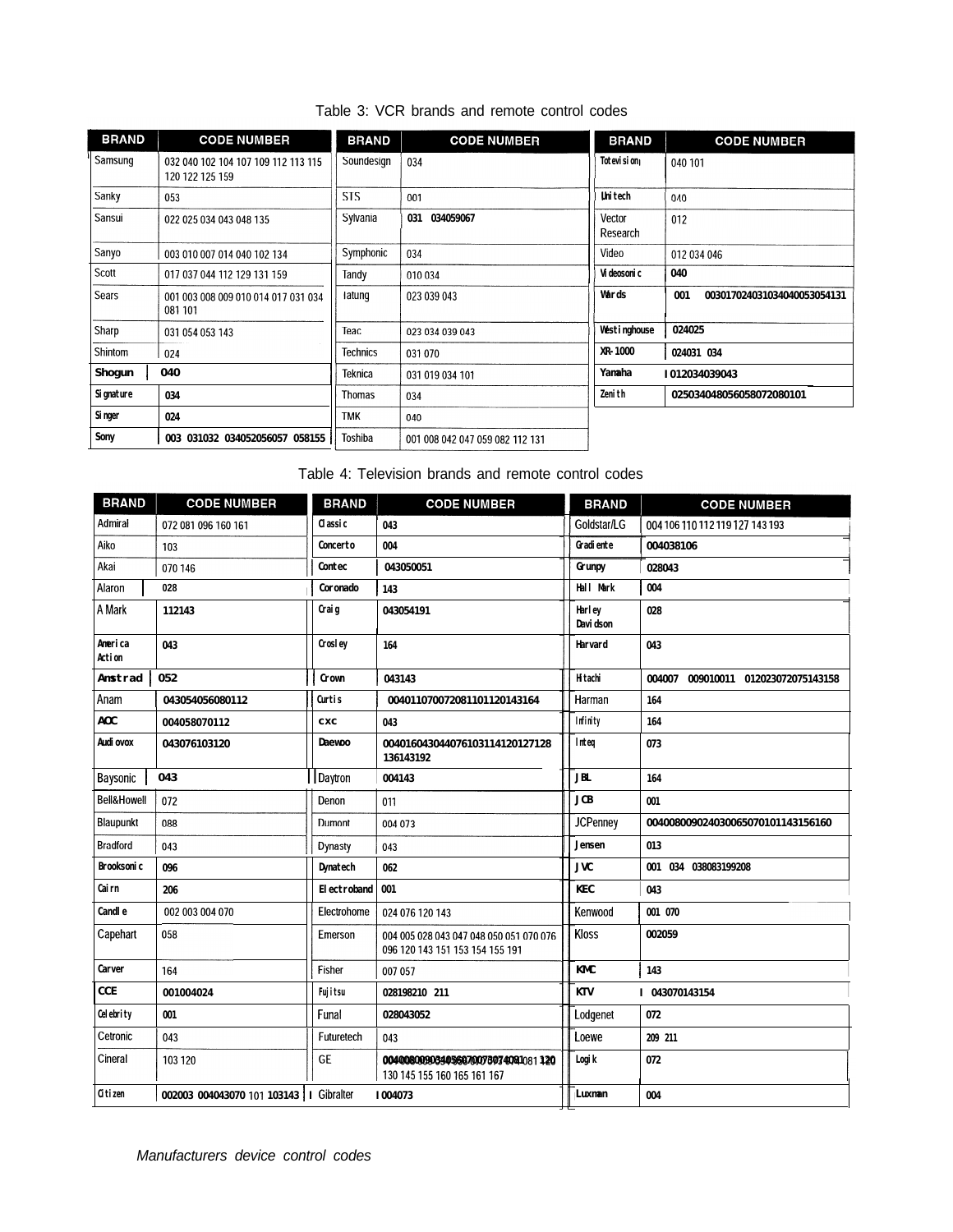| <b>BRAND</b>    | <b>CODE NUMBER</b>                                     | <b>BRAND</b>     | <b>CODE NUMBER</b>                                         | <b>BRAND</b>                | <b>CODE NUMBER</b>                               |  |
|-----------------|--------------------------------------------------------|------------------|------------------------------------------------------------|-----------------------------|--------------------------------------------------|--|
| LXI             | 007015052081160164                                     | Philips          | 164 093 038 005 059 127 070 003 004 213                    | SSS                         | 004 043                                          |  |
| Magnavox        | 003 004 022 059 060 061 063 064<br>070 094 127 160 164 | Pioneer          | 025 070 004 018 023 190                                    | Starlight                   | 043                                              |  |
| Majestic        | 072                                                    | Portland         | 004 143 065 103                                            | Supre Macy                  | 002                                              |  |
| Marantz         | 070 164                                                | Prism            | 034                                                        | <b>Supreme</b>              | 001                                              |  |
| Matsui          | 164                                                    | Proscan          | 160 161 167 145 065                                        | Sylvania                    | 003044 059060063064 070127160164                 |  |
| Matsushi ta     | 080                                                    | Proton           | 004058112143171173                                         | <b>Symphonics</b>           | 194052                                           |  |
| Megatron        |                                                        | Quasar           | 034056080164                                               | <b>Tandy</b>                | 081                                              |  |
| Memorex         | 004007028072096                                        | Radio Shack      | 004019043127143                                            | Tatung                      | 056062                                           |  |
| Metz            | 088                                                    | <b>RCA</b>       | 160 161 156 165 065 070 004 023 024 056<br>074081152167145 | Technics                    | 034080                                           |  |
| <b>MGA</b>      | 004024024028042070                                     | Realistic        | 007019043047                                               | <b>Technol</b> Ace          | 028                                              |  |
| M dl and        | I 073                                                  | Runco            | 073130                                                     | <b>Techwood</b>             | 004                                              |  |
| <b>M</b> nerva  | 088                                                    | Sampo            | 004070058207                                               | <b>Teknika</b>              | 002003004024028043 072 101103143164              |  |
| <b>M</b> nutz   | 008                                                    | Samsung          | 101004050089105160127143133215                             | <b>Telerent</b>             | 072                                              |  |
| M tsubi shi     | 004024028040042081146214                               | Sansei           | 120                                                        | Tera                        | 173                                              |  |
| Motorola        | 081                                                    | Sansui           | 096                                                        | <b>TMK</b>                  | 004                                              |  |
| <b>MC</b>       | 070004062 101                                          | Sanyo            | 007 020053057082                                           | <b>TNCI</b>                 | 073                                              |  |
| Multitech   043 |                                                        | Scotch           | 004                                                        | Toshi ba                    | 015030007040062101                               |  |
| <b>NAD</b>      | 015025                                                 | Scott            | 004028043 048143                                           | Universal<br>$\mathbf{I}$   | 008009                                           |  |
| <b>NEC</b>      | 004 016 019 024 040 056 070 130<br>134                 | Sears            | 004007015028030052057082094143<br>160164167                | <b>Video</b><br>II Concepts | 146                                              |  |
| Nikei           | 043                                                    | Seleco           | 200                                                        | <b>Vidikron</b>             | 164                                              |  |
| Nikko           | 103                                                    | Semivox          | 043                                                        | Vidtech                     | 004                                              |  |
| <b>NTC</b>      | 103                                                    | Semp             | 015                                                        | Wards                       | 004008009019028060061063064072074<br>143 164 165 |  |
| Onking          | 043                                                    | Sharp            | 004 014 019 022 028 081 143                                | Westing house               | 120 076                                          |  |
| <b>Onwa</b>     | 043                                                    | <b>Si enens</b>  | 088                                                        | Yamaha                      | 004070                                           |  |
| Optimus         | 080                                                    | <b>Signature</b> | 072                                                        | York                        | 004                                              |  |
| Optonica        | 019081                                                 | Sony             | 001 079 126                                                | Yupi teru                   | 043                                              |  |
| <b>Orion</b>    | 028096201 202203204 205                                | Soundesi gn      | 003<br>004028043                                           | <b>Zenith</b>               | 011 072 073 095 096 103                          |  |
| Panasoni c      | 034056080164212                                        | Spectri con      | 112                                                        | <b>Zonda</b>                | 112                                              |  |
| Philco          | 003004024056059060063064<br>070164                     | Squarevi ew      | 052                                                        |                             |                                                  |  |

## Table 4: Television brands and remote control codes

Table 5: AUX audio brands and remote control codes

| <b>AUX</b>      | <b>CODE NUMBER</b>                             | <b>AUX</b>             | <b>CODE NUMBER</b>                      | <b>AUX</b>      | <b>CODE NUMBER</b> |
|-----------------|------------------------------------------------|------------------------|-----------------------------------------|-----------------|--------------------|
| Adcom           | 146 149 227 244                                | Bose                   | 064 137 219                             | <b>GE</b>       | 123 216            |
| <b>AMC</b>      | 083 084                                        | <b>B&amp;K</b>         | 150 152                                 | Harmon          | 073 195 248 249    |
| Arcam           | 100                                            | Carver                 | 013 098 107 126 129 160 163 220 245 249 | Haitai          | 119                |
| Audio File      | 093 098                                        | Clarion                | 151 169                                 | Hitachi         | 088                |
| Audio Techinica | 221                                            | Denon                  | 101 133 191 202 208 246 247             | <b>JCPenney</b> | 109 154 178        |
| Aiwa            | 111 114 117 156 170 199 203 219<br>231 241 254 | Englighten<br>ed Audio | 078 153                                 | Jensen          | 099                |
| Akal            | 181 233                                        | Fisher                 | 107 129 157 163 176                     | Jerrold         | 141                |
| Anam            | 180                                            | Fosgate                | 228 248                                 | JVC             | 112 198 252        |